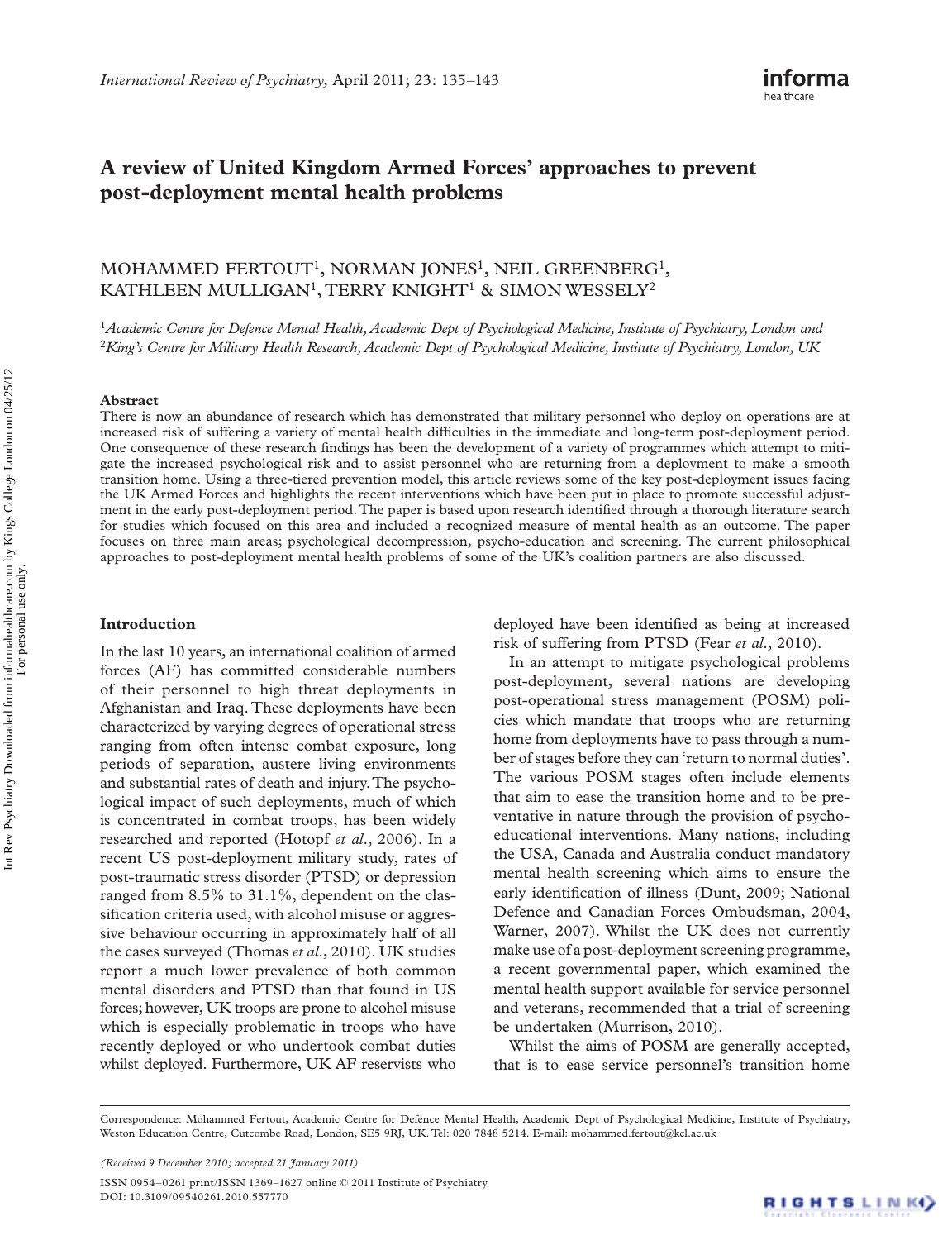and to preserve their well-being, the various coalition nations operationalize the POSM process in quite different ways. US approaches tend to conceptualize POSM as a three-stage process: redeployment home, post-deployment and reconstitution, whereas the UK and Canadian approach favours four postdeployment stages, the first three are very similar to the US model and take up to three months to complete. Irrespective of how POSM is delivered, the process aims to prevent psychological ill health at three levels (Wallace, 2002). Primary prevention consists of those activities which aim to prevent disorder or potential negative behavioural consequences of deployment such as increased aggression and risk taking (Fear *et al*., 2008). Secondary prevention relates to the early detection of personnel showing signs of incipient mental health problems so that early action can be taken to try to mitigate longerterm problems such as the development of formal illness. For the USA, Canada and Australia this takes the form of a screening programme (Rona *et al*., 2005), which is enthusiastically supported by some (Seal *et al*., 2008), whereas others urge caution in implementing such a venture (Rona, 2008). The UK favours raising organizational awareness of mental health problems and relying on early detection by commanders and peers as well as trying to reduce the stigma which prevents some personnel from seeking help themselves. Tertiary prevention relates to the treatment of established ill health and the prevention of long-term disability. Although the prevalence rates of mental health problems in troops who have recently returned home from deployment vary considerably, the evidence consistently shows that the vast majority of service personnel do not suffer mental ill health as a result of their deployment experiences. This paper aims to explore whether POSM processes might contribute to the apparent resilience of coalition troops through reviewing the various prevention strategies currently in use by coalition nations.

#### **Method**

Articles were identified through performing searches of various bibliographic databases including Ovid MEDLINE<sup>®</sup> (1950–Oct 2010), PsycINFO (2002– Nov 2010), PsycARTICLES, Embase (1947–Nov 2010) and National Centre for Biotechnology Information. Searches included the keywords 'military personnel' and 'post-deployment', combined with: 'decompression', 'recovery', 'Battlemind', 'Mental health support', 'adjustment', 'redeployment' and 'homecoming', resulting in a total of 43 articles. A total of 27 articles were deemed to be either possibly relevant or directly relevant to the search criteria. Articles were included in the review if they were a randomized controlled study (RCT), a systematic review, meta-analysis or included a sample size of 140 or more subjects (the size of the average military sub-unit grouping). Articles related to peacekeeping and humanitarian operations as well as recent combat deployments were considered for inclusion. Studies were also included if they featured a valid and recognized outcome measure of mental health. Papers accepted for publication by investigators known to be researching issues relevant to this area were also considered, however case studies were not. The search was limited to papers under seven years old in order to ensure that they would coincide with the start of UK and US deployments to Iraq and increased levels of operational activity in Afghanistan. Papers were limited to English language only but not to Anglophone countries. Where possible, the current post-deployment mental health policies or philosophies of these nations were also compared. This resulted in a final total of 22 articles being included in the review.

#### **Primary prevention interventions**

The main primary prevention strategies identified from the literature search were decompression and psycho-educational interventions.

#### *Decompression*

In the immediate post-deployment period, the UK and Canadian militaries ensure that their personnel spend a short period of time in a third location, neither in theatre nor at home, where they can begin to unwind; this stopover is called decompression. As of June 2010, the French Armed Forces have developed a programme similar to that of the UK (Mouterde, 2010). Both the US and Australian forces are currently in the process of considering whether to invest in a decompression programme. The primary aim of decompression is to begin the process of transition to the home environment. Although no common multinational definition exists, there are some essential common elements to decompression (Hacker Hughes *et al*., 2008). These include allowing personnel, particularly in formed units, to unwind together in a structured but informal way in order to encourage mutual support in a safe location. Furthermore, the various nations agree that decompression should be carried out in a location which is environmentally superior to the living conditions they experienced during deployment. Decompression is generally conducted in a location other than the operational theatre (a third location), but could be carried out in a home base location in some circumstances. The US currently has provisional plans to consider implementing and assessing decompression but does not currently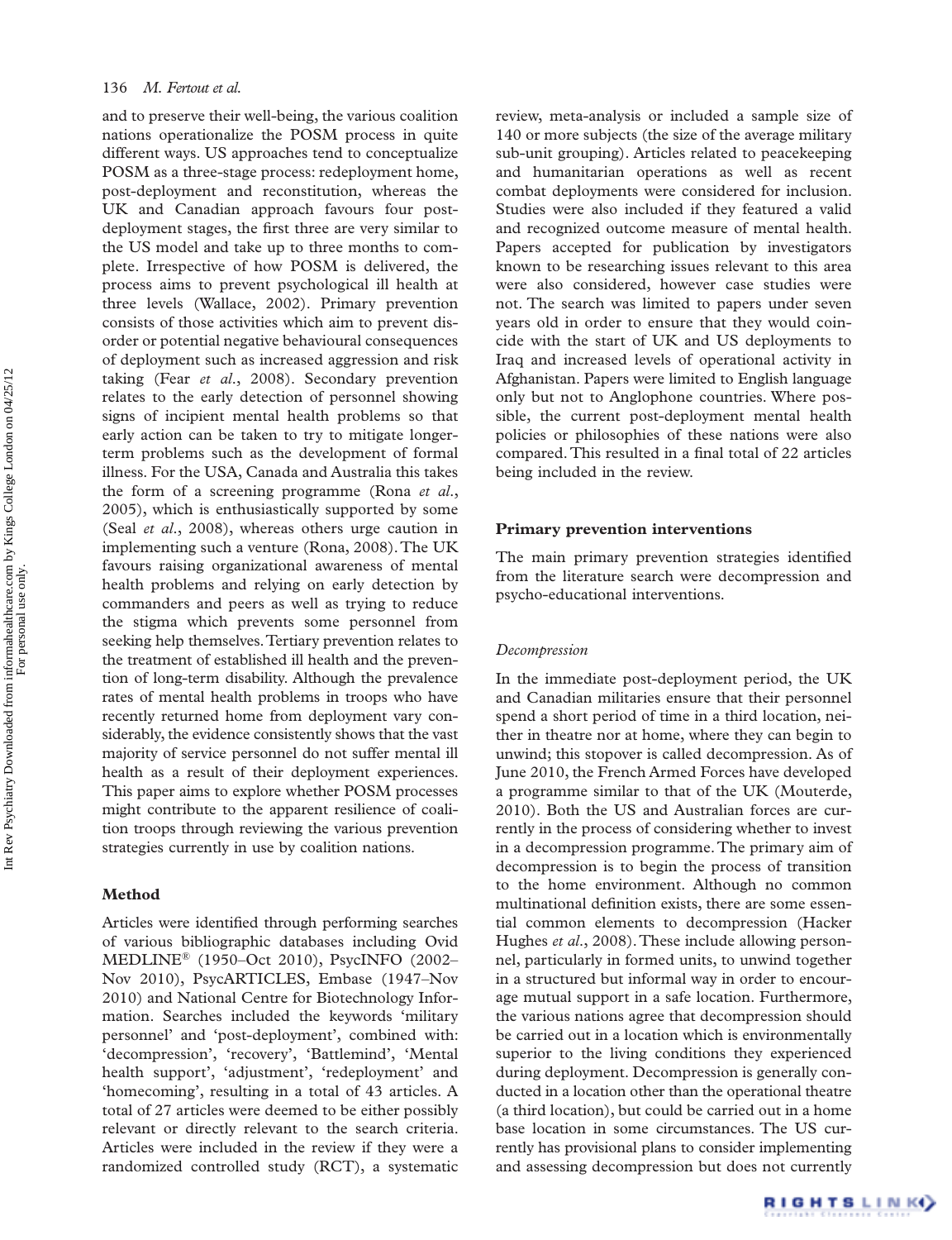deliver it (US Army Medical Research Unit-Europe, 2010). Decompression is now an integral part of transitioning from operations, and the UK has published an in-depth evaluation of subjective utility (Jones *et al*., 2010a), but as yet the impact of decompression on the long-term mental health of service personnel has not been systematically evaluated.

The Canadian decompression process currently takes place over five days in Cyprus. The five-day duration was determined from survey data obtained following an Afghanistan deployment in 2003 (National Defence and Canadian Forces Ombudsman, 2004). Canadian troops utilize a hotel, in contrast to the UK decompression process which lasts for 36 hours and takes place in a prepared British military facility, also in Cyprus. Currently, the ideal duration for a decompression process is not evidencebased but is instead based upon what military forces consider to be an acceptable period of time over which decompression activities can be carried out without appearing to excessively prolong the homecoming process. However, it is notable that in the UK study, the 36 hour duration was reported as optimal by the overwhelming majority of respondents. One potentially important consideration for any decompression process is ensuring that troops are told clearly that the decompression stopover is part of their operational tour and not addition to the tour. Should personnel consider that decompression prolonged their tour this could have a negative impact on health and well-being (Buckman *et al*., 2010). Within the UK AF, decompression is now seen as an integral part of the deployment rather than an 'added extra'. Quite apart from questions about delivery and efficacy, military thinking about decompression also is mixed. Some commanders have considered that decompression should be reserved only for troops who have experienced intense combat exposure and aversive operational events. However, current UK senior commanders consider decompression should be a routine part of all operational tours whether or not personnel are in formed units or have experienced intense combat. Rigorous trials of decompression should be conducted to assess its effectiveness; however, as Jones *et al*. (2010) point out, carrying out a comparison group trial, ideally a randomized controlled trial, would be contentious for those nations who routinely use decompression, as such a trial would require withholding decompression from some troops to form a control group. Whilst doing so would make good scientific sense, it is unlikely to be favoured by military commanders who, quite rightly, concern themselves with questions of welfare. These commanders are likely to view withholding an intervention they consider being useful, even in the absence of evidence, as unacceptable.

In the absence of high quality trials, studies such as the Jones *et al*. (2010a) study which examined the subjective utility of the decompression process may provide some, albeit low quality evidence. Jones and colleagues surveyed 11,304 troops who had just completed decompression in Cyprus after having deployed either to Iraq or Afghanistan. The results of the survey suggested that whilst the majority (approximately 80%) of respondents had not wished to attend decompression before arriving in Cyprus, on completion more than 90% of troops had found it useful. However, some troops found the process less helpful, including those who had been through the process before and non-commissioned officers; the latter perhaps because they were not able to properly unwind as they were still in charge of the more numerous junior troops they commanded. The Jones *et al*. research also found that those who reported the most adjustment concerns (such as about re-establishing relationships or settling down to 'normal life') were the most likely to find decompression helpful.

In summary, although decompression is a process that many nations use, and others are considering doing so, there is a lack of any high quality evidence which is able to identify whether the process actually prevents mental health problems. Whilst what evidence is available suggests that troops find it beneficial, unless high quality trials are undertaken it is difficult to be confident who might benefit from decompression and what the optimal format for a decompression process might be.

## *Post-deployment mental health education and prevention activities*

Peer or unit led psycho-educational interventions are widely used in the AF (Adler *et al*., 2008). They are often perceived as a tool for preventing the negative effects of deployment and improving the quality of the homecoming process. The delivery of psycho-educational interventions is normally mandated by policy and often aims to cover many different potentially useful topics including, but not limited to, normal deployment stress, depression, PTSD, alcohol use, relationships and describing techniques to cope with post-deployment problems. In a recent review of the literature about military psycho-education (Mulligan, *et al*., 2010b) the authors note that few educational briefs have been robustly evaluated in randomized controlled trials. Some psycho-educational interventions are associated with small but inconsistent positive benefits. The review explored psychological debriefing, which often has an educational component, and also the use of trauma risk management (TRiM) a UKdeveloped peer-delivered model of assessment which contains elements of psycho-education (Greenberg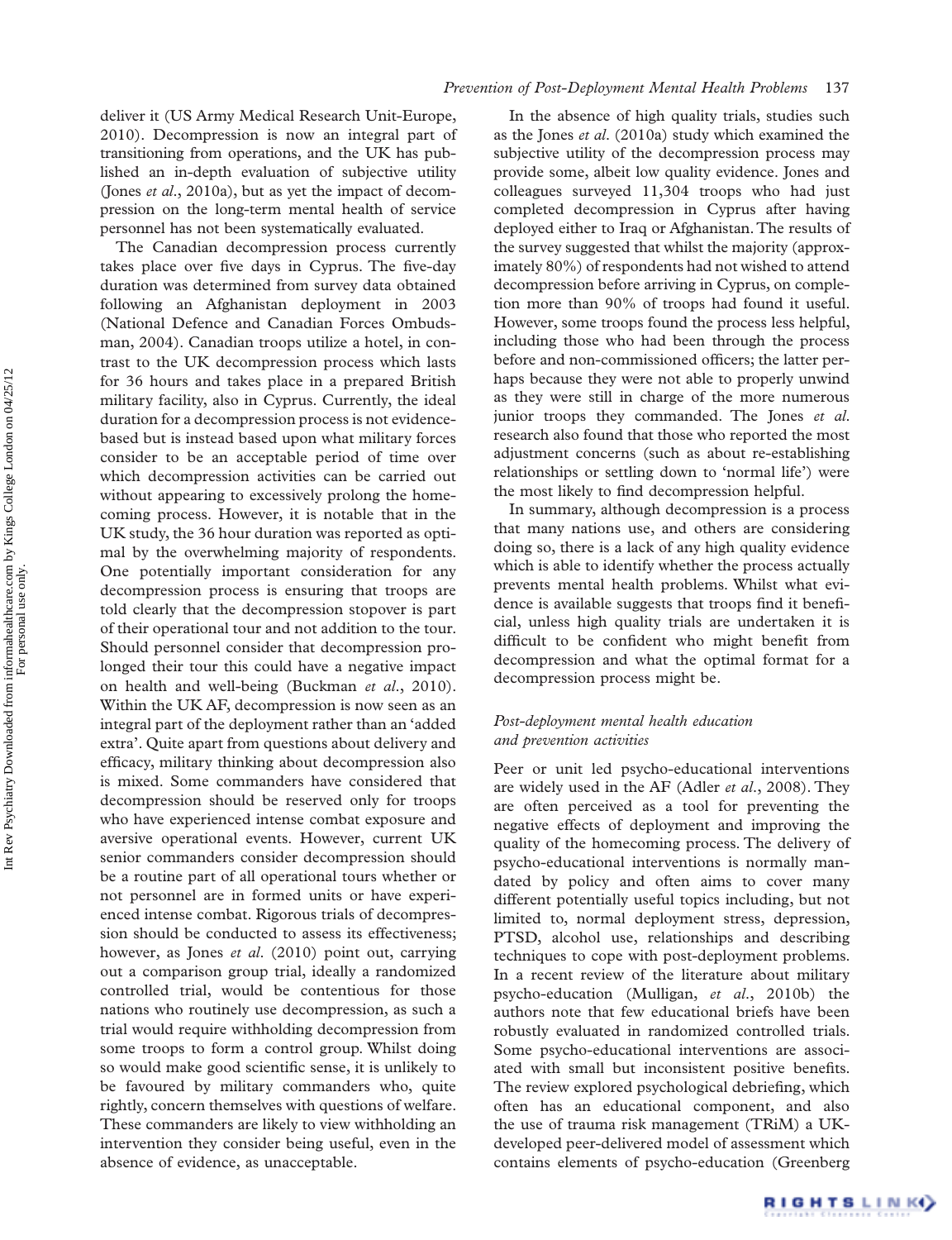*et al*., 2010). Whilst not intended solely as a postdeployment intervention, TRiM has the advantage of engaging with personnel immediately post-exposure and also four weeks and three months later to ensure that problems are identified and managed early. TRiM has an option to conduct a psychological briefing session that can be delivered as an alternative to face-to-face intervention. In a recent survey of TRiM, Royal Marines and Army personnel completed measures of general mental health and were surveyed prior to, during and upon return from an operational deployment to Afghanistan (Frappell-Cooke *et al*., 2010). In that study there was some evidence that the use of TRiM may have been associated with increased psychological resilience and that it may have helped to reduce stigma through the facilitation of social support and education about symptoms, although it is unclear which element of TRiM was responsible for this outcome.

The US Army has developed a system of training known as Battlemind (2010), which has a postdeployment element comprised of a series of educational briefs delivered at the redeployment phase. In 2007, the Battlemind training system was mandated US Army-wide (Adler, 2009). It is a cognitive and skills-based group approach which seeks to normalize reactions to operational stress, build resilience, promote self-recognition of psychological problems and help-seeking and identifying difficulties in others. Battlemind training focuses on 10 'soldier skills' or strengths which are crucial in the combat environment but that must be adapted and transitioned to successfully re-enter the home environment. The efficacy of Battlemind as a post-deployment intervention has been evaluated in a cluster randomized comparison trial assessing the efficacy of two different post-deployment modules, Battlemind training and Battlemind debriefing (Adler *et al.*, 2009). A total of 2297 US soldiers were randomized by platoon to receive either stress education, small or large group Battlemind following a 12-month deployment to Iraq. A total of 1060 of the participants were followed-up and the results suggested that in those reporting higher levels of combat exposure, all of the Battlemind interventions reduced psychological symptoms compared to standard stress education; the effect sizes were all modest, however, and those reporting lower levels of combat exposure did not benefit differentially from the Battlemind interventions. The UK military has conducted an evaluation of an anglicized version of post-deployment Battlemind which was compared with the UK standard post-deployment stress and homecoming brief in a cluster-randomized controlled trial (Mulligan *et al*., 2010a). A total of 2443 UK personnel attending decompression after undertaking a deployment in Afghanistan were randomized by company to receive either Battlemind or a standard stress and homecoming education brief. Approximately six months later, 66% of the original sample completed a follow-up survey comprising measures of PTSD, depression and alcohol use. No significant differences in mental health outcomes were found between Battlemind and the stress and homecoming brief, however, those who received Battlemind were less likely to be classified as binge drinkers than those who received the stress and homecoming brief; there was also a positive effect of the Battlemind brief on troops who had experienced high levels of combat. Given that alcohol misuse is a major concern in the UK AF, an intervention that reduces binge drinking is certainly worth developing further. Battlemind is an exemplar of an intervention that appears to have good face validity and appears more useful than standard stress education, however, when subjected to scientific evaluation, has only marginal advantages in specific personnel and mental health outcomes. Post-deployment Battlemind has now been integrated into the Canadian AF decompression programme in Cyprus; the Netherlands military has also adopted postdeployment Battlemind and the Baltic nations are currently working on 'Baltic Battlemind' for delivery both pre- and post-deployment; however, the outcome in this context has yet to be evaluated.

Other interventions such as online interactive briefing and education have been utilized in the immediate post-deployment and normalization phase. In 2008 the US Department of Defense authorized the creation of an internet-based platform focused upon common post-deployment psychological health issues (afterdeployment.org). The emphasis of the programme is upon 'pre-clinical' self-care solutions, anonymous use, interactive exercises, self-assessments, personal stories and narrator-guided workshops with the aim of establishing an online user community. Given the mobility of the military population and its reluctance to seek help for mental health problems, the anonymity provided by online self-assessment and support may be a promising venture; however, the programme developers concede that rigorous scientific evaluation of the programme is required.

#### **Secondary prevention strategies**

#### *Post-deployment mental health screening*

After the initial return home, personnel enter into a 'normalization' phase. UK, US Canadian AF and Dutch forces all conduct an in camp period of 'normalization' and 'reintegration'; the UK favours a period of 4–5 days (Ministry of Defence, 2010). The 'normalization' phase is characterized by a period of structured activity and reintegration in the home base for a formed unit, or in a demobilization area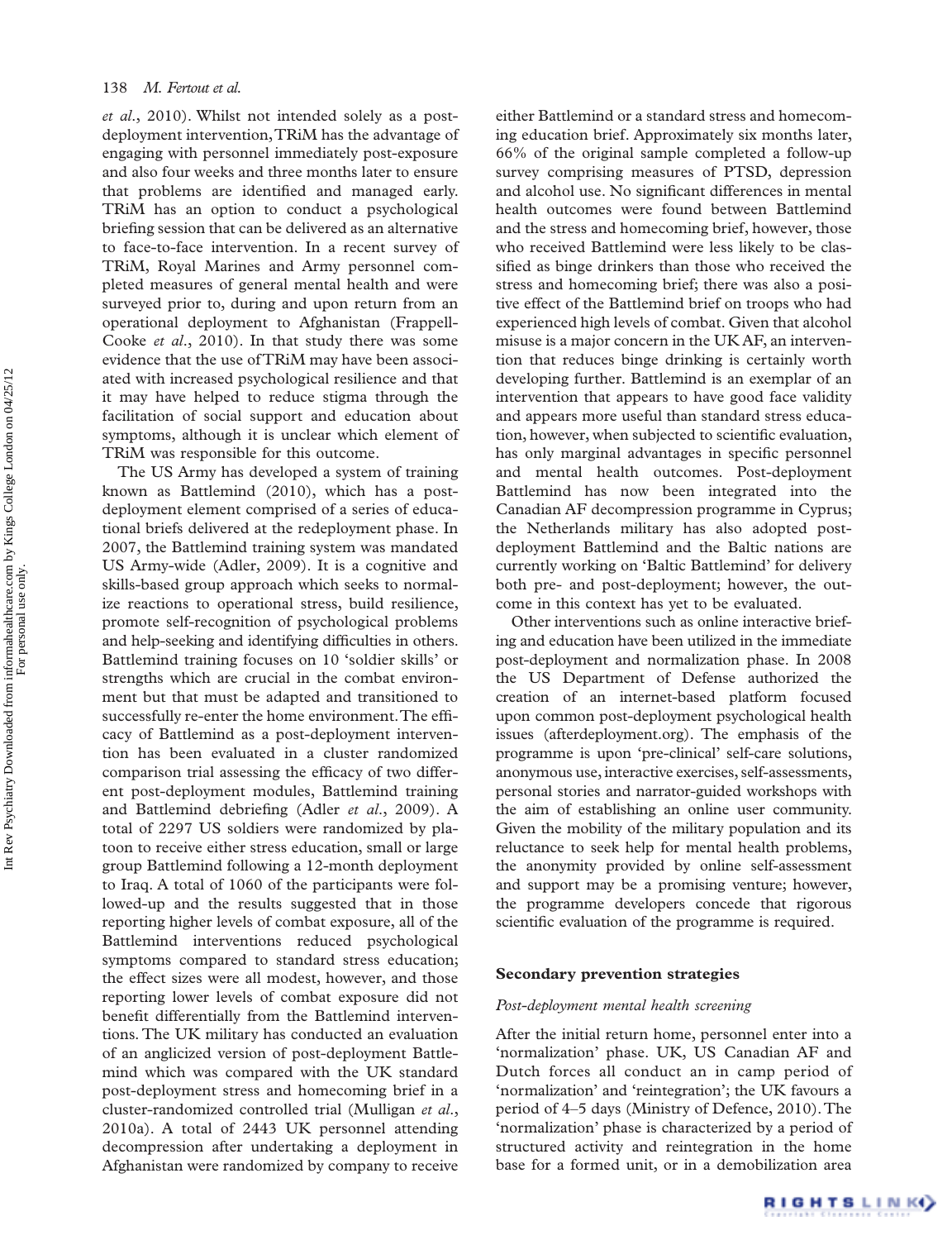for reserve personnel. At around this point, the US and Australian AF conduct some form of postdeployment mental health screening. A comprehensive package is delivered by the Australian Defence Force (ADF) known as the Return to Australia Psychological Screen (RtAPS), which includes briefing components, single person and group interviews, education and socializing, all of which are delivered during an in-camp decompression period, although unlike the UK and Canadian decompression this activity takes place in theatre albeit in a safe location there. This is followed up by the Post-Operational Psychological Screen (POPS) at 3-6 months as described by Dunt, (2009). However, due to a lack of professional mental health resources within the ADF and concerns that service personnel will have raised expectations that may not be met, the Dunt review of ADF Mental Health Services recommended abandoning RtAPS in favour of enhanced psychoeducational support, including a families briefing, with resources redirected to the POPS programme. It is hoped that better diagnosis of post-deployment mental health conditions and assured referral and management will result from focusing resources on later screening rather than the initial postdeployment period. The outcome of these initiatives has yet to be determined by systematic research.

Turning to the US experience of screening, there is now an accumulation of research examining screening for mental health problems in the initial post-deployment period. The US Army conducts both psychological and physical health assessments at set time periods post-deployment (Milliken *et al*., 2007). Similarly, the ADF and Canadian military screen upon return home and then three months later. The US Department of Defense (DoD) initiated a mental and physical health assessment programme targeting the immediate reintegration period (US Department of Defense, 2006). Called the Post-Deployment Health Assessment (PDHA), it assesses traumatic stress, depression, suicidal ideation, interpersonal conflict and interpersonal aggressive feelings, as well as physical symptoms and environmental exposures. It is currently conducted within the first two weeks of reintegration. Whilst the screening process purports to have identified a significant number of personnel who may require mental health care, there is some speculation about how effective and accurate this screening is. Whilst some evidence suggests that significant increases in mental health disorders can be identified at 120 days, the optimal timing for conducting screening has not been rigorously studied or agreed upon (Bliese *et al*., 2007). Some have argued for mental health screening in the early reintegration phases so that healthcare resources can be mobilized for individuals who are identified to be at risk. It is argued that in this form, screening

may serve as an early intervention for individuals who are likely to be experiencing early mental health problems, however, this is not without complications. Bliese *et al*. (2007), argue that the immediate reintegration period represents a significant transition from deployment to home and that personnel may report a sense of relief about having returned home that may mask emerging mental health symptoms. Furthermore, personnel completing screening surveys containing personally identifiable information may suspect that high scores may result in a clinical interview, a delay in taking leave and a possible referral for mental healthcare, all of which may lead to underreporting of symptoms (McLay *et al*., 2008).

Another issue related to the delivery of screening is the optimal time to screen. Some have voiced fears that not only may it be delivered too soon, but also too late. Hoge, Auchterlonie and Milliken (2006) examined the relationship between deployment and mental healthcare use in the first year after returning from Iraq or Afghanistan by examining the results of the US post-deployment mental health screening programme. In particular they assessed the relationship between screening results, actual use of mental health services and attrition from military service. They concluded combat duty in Iraq was associated with high utilization of mental health services and attrition from military service after deployment. Other researchers have noted the low validity of the post-deployment screening process (Nevin, 2009), and our own studies suggest that even when personnel recognize symptoms in themselves, they do not seek out and engage with treatment (Iversen *et al*., 2010). We therefore conclude that the role of screening in facilitating access to mental healthcare in this context is unclear. In view of the conflicting opinions and outcome data associated with screening, we are about to embark on a randomized controlled trial of mental health screening in the UK AF in an attempt to evaluate the efficacy and feasibility of the process.

#### **Tertiary prevention**

## *The treatment of mental health problems, stigma and barriers to care*

Despite efforts to prevent the negative mental health consequences of deployment through primary and secondary means, there is some suggestion that there is a significant group of UK service personnel who have mental disorders but do not seek treatment. The Iversen *et al*., study investigated help seeking and engagement with treatment following deployment to Iraq in 2003 and found that the majority of individuals with a diagnosis of common mental disorder and probable PTSD were neither seeking nor receiving treatment. The authors also found evidence to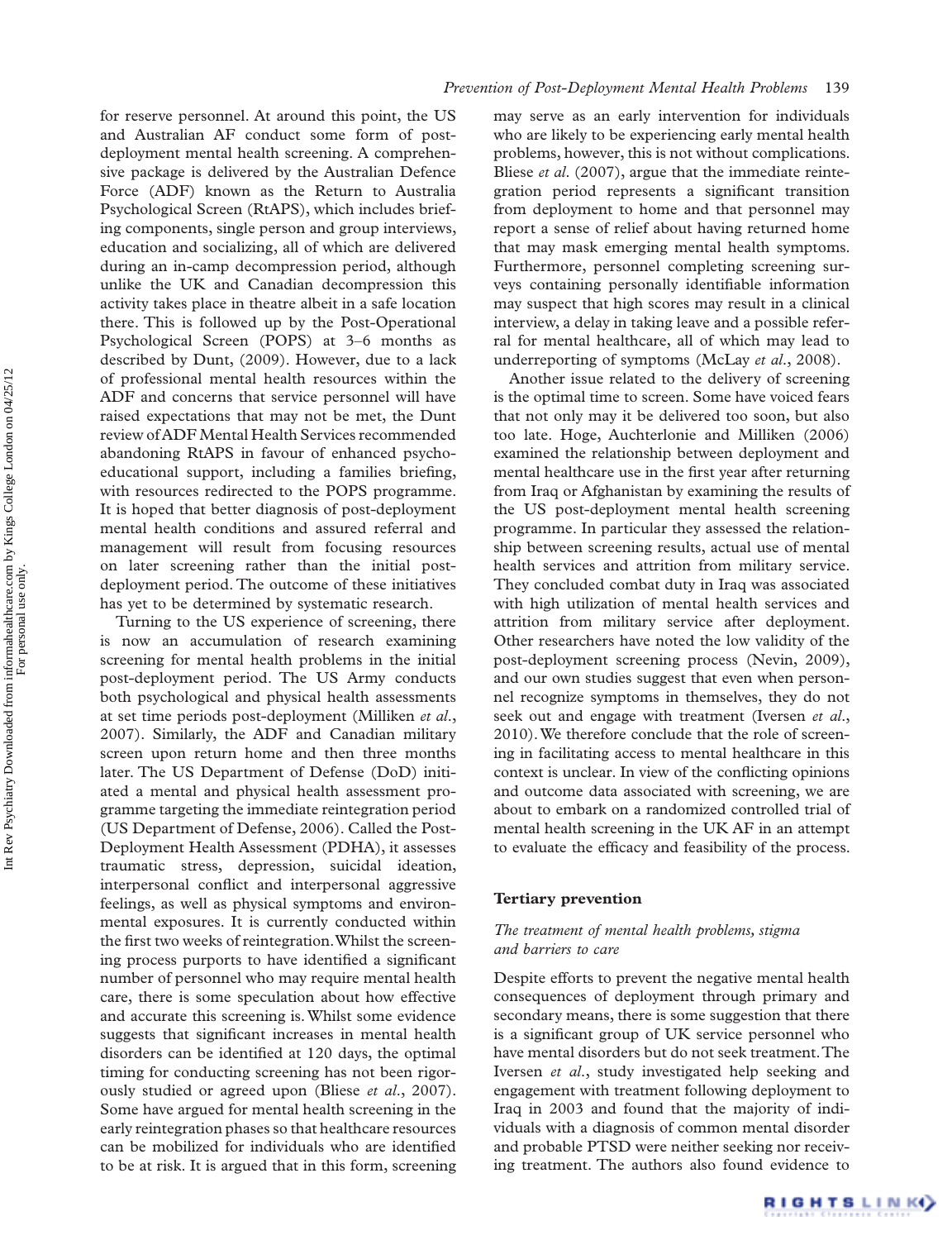suggest that a proportion of individuals with mental ill health failed to recognize their own need for treatment. A similar finding has also been noted in US personnel (Hoge *et al*., 2004) where military personnel reported mental health symptoms but low motivation to seek out care. During mental health screening, many individuals reported significant symptoms yet few requested to speak with a counsellor. In part, this reluctance was thought to reflect concerns about stigma about mental health or a lack of trust in those providing clinical support, which has also been identified in UK studies (French et al., 2004). While there is a lack of empirical evidence on how to reduce stigma and promote treatment seeking, changes to organizational policies, assessment strategies and active early outreach services have the potential to be effective but are a long-term venture given the torpor associated with organizational attitudinal change; however, there is some evidence that this may be worthwhile in both TRiM studies cited earlier in this paper. In the TRiM cluster RCT, Greenberg *et al*. (2010) reported a reduced rate of military offending, an important barometer of unit functioning, in those units in receipt of TRiM training, and Frappell-Cooke *et al*. (2010) also suggest a possible positive effect for TRiM.

Many studies suggest that there are many mental health consequences other than PTSD associated with military deployment. The literature on postdeployment mental health examined in this paper suggests that detecting and managing troublesome relationships, reducing stigma, promoting inclusion and social support, managing alcohol misuse, treating depression and reducing post-deployment risky behaviour are all important. Kilgore *et al*., (2008) collected survey data about the combat experiences of 1252 US Army soldiers at redeployment followed by a second survey three months later which included administering the Evaluation of Risks Scale. Greater exposure to specific combat experiences (such as killing someone) was predictive of reported physical aggression toward others. The findings of this study also suggest that combat was associated with an increased propensity to engage in risky behaviour generally. As cited earlier in this paper, Fear *et al*. also found an increase in general risky behaviour postdeployment, suggesting that specific risk reduction strategies may be worthwhile. Similarly, the negative consequences of alcohol misuse on post-deployment health have been identified in virtually all of the studies examined. Several studies suggest an increase in binge drinking and symptoms of harmful drinking at three months post-deployment, and levels of alcohol misuse at greater levels than age- and gender-matched civilian comparison groups in some studies (Fear *et al*., 2007). Much of the literature links risk taking, combat exposure and alcohol misuse and highlights

the need for either the treatment of established problem drinking or addressing the cause of the misuse (Wilk *et al*., 2010).

Post-deployment barriers to care also feature in the literature. In one of the few studies to focus on air force personnel (Visco, 2009), a survey was conducted with 200 US personnel about the prevailing attitudes to mental health, the findings of which concur with those of Hoge *et al*. (2004), Iversen *et al*. (2010) and Fear *et al*. (2010). Visco describes differences in both male and female perceptions of barriers to mental healthcare where men are twice as likely as women to report a desire for treatment but not to access it. Several perceived barriers were cited, including career concerns, confidentiality, and the desire not to relive traumatic experiences. Multiple post-deployment life stressors were also reported and were linked to relationship breakdown by the respondents. The author makes recommendations that include administering a screening and triage tool to allow for early identification and to facilitate access to mental health support. Reassessment at a later time is also suggested, particularly for personnel deployed more than once in a year. Enhanced training for primary care managers is also recommended as they are the most likely first point of contact should an individual attempt to seek treatment. The final recommendation is the instigation of telephone support post-deployment, since 34% of men in the study suggested that they would value the anonymity afforded by this method and also its convenience and the lack of perceived intimidation associated with help-seeking face to face.

It appears that stigma reduction at a unit level may be worthwhile and may help to encourage those requiring treatment to access it. In an anonymous sample of 680 US combat support soldiers (Wright *et al*., 2009), good leadership and perceived unit cohesion were associated with reduced levels of stigma and fewer perceived barriers to care. More importantly, higher levels of good leadership and cohesion were associated with lower perceived stigma and barriers to care after adjusting for the presence of mental health problems. This seems to support the need for military commanders to positively reinforce social support to facilitate the free discussion of problems and mental health treatment seeking. Although yet to publish outcomes, Greden *et al*. (2010) describe a 'Buddy to Buddy' model of provision consisting of personnel ranging from peers to primary healthcare providers who will act as hubs for enabling mental health support and early intervention. Whilst evidence of the positive effects of cohesion, leadership and morale is increasing, this should not be considered an absolute association in even the best of units (Jones, 2006; Sundin *et al*., 2010). Any venture which facilitates engagement in treatment is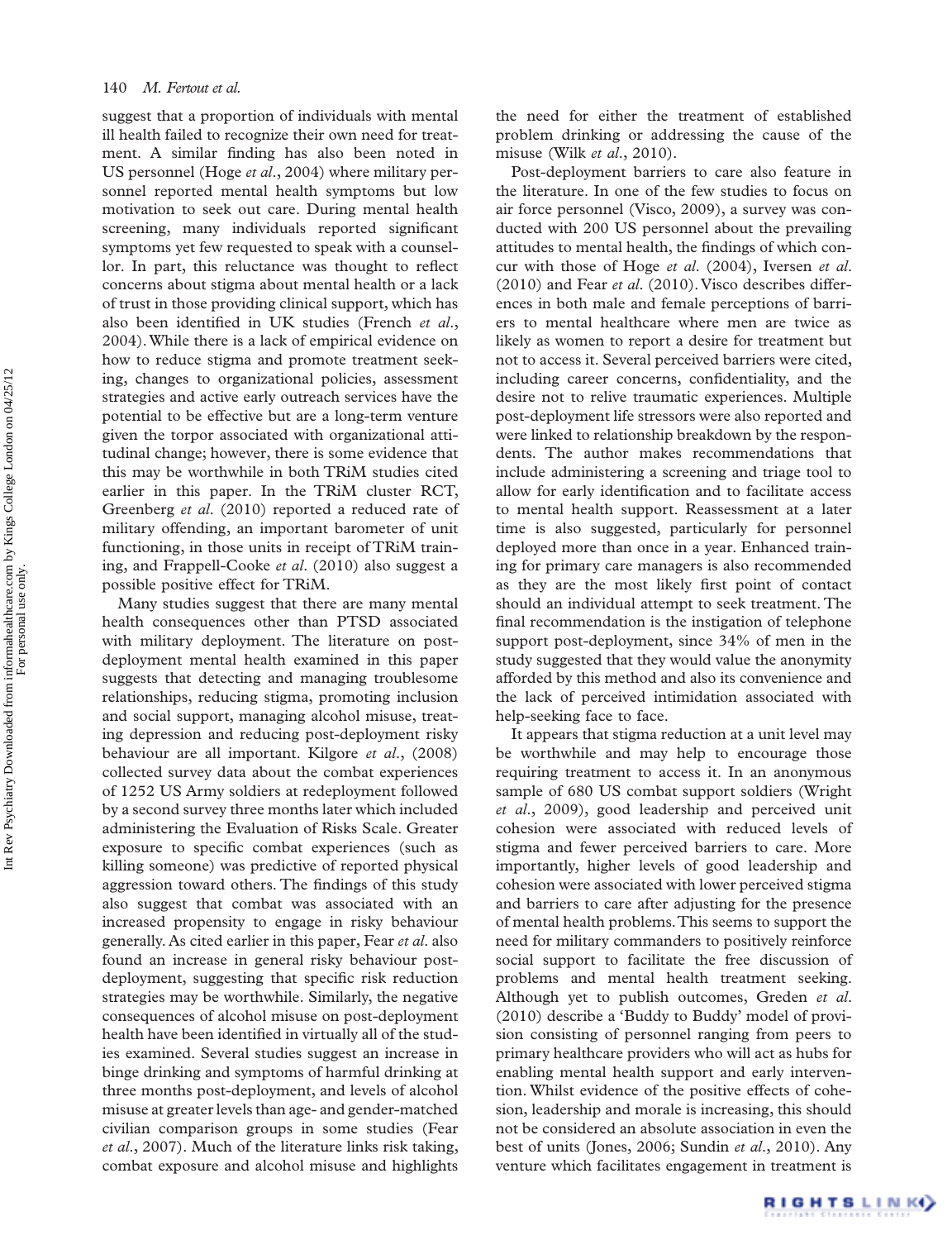certainly worthwhile, given that treatment is effective, particularly trauma-focused cognitive behaviour therapy in the case of trauma- or combat- related problems, especially if it is delivered early (Bisson, 2007), and service personnel should be assured that, contrary to the popular image of the difficult-to-treat combat veteran, this treatment could be highly effective and time efficient (Ehlers & Clarke,  $2010$ ).

#### **Mental health treatment and service leavers**

The literature on the veterans of the past decade of wars is growing at an exponential rate, yet whilst governments are developing measures to deal with the needs of demobilized reserves, the issue of newly discharged regular soldiers appears to receive less attention. This seems an important element of the post-deployment period given the association of mental health problems and attrition from the armed forces (Hoge *et al*., 2006). Stagg Elliott (2005) describe the difficulties physicians in the USA have in treating recently acquired physical and psychological ailments in 'new' veterans who have left military service in the year prior to presenting for treatment. The perceived lack of knowledge and awareness of a veteran's needs by the civilian family doctor is complicated by an apparent reluctance on the part of the veteran to engage with treatment which is compounded by less than robust linkages with the Veterans Affairs system (VA) (Stagg Elliott, 2005). In response to this shortcoming, the US Department of Defense now treats recently discharged personnel for 3–6 months post-discharge. Whilst the UK Ministry of Defence has not made similar arrangements for discharged regular personnel, the recently demobilized reservist can access the Reserves Mental Health Programme (RMHP), which has shown encouraging early signs of effectiveness (Jones *et al*. 2011).

## **Conclusions**

This paper has examined post-deployment mental health by relating this to three levels of mental ill health prevention. The primary preventative strategies reviewed are decompression and psycho-education, and the secondary prevention strategy reviewed was post-deployment mental health screening. In spite of the widespread use of screening, however, there is a distinct lack of robust outcome data to support its use at any stage during an individual's military career, including at post-deployment; the available data suggests that whilst screening might identify significant numbers of personnel who appear to suffer from mental health problems, it does not appear to facilitate engagement with treatment services. Similarly,

we have found little research evaluating the efficacy of decompression despite its large-scale deployment and popularity. We have identified that decompression is reported to have high levels of utility by those attending, yet this is not guaranteed to result in a positive mental health outcome. There is, however, some evidence to suggest that some forms of psychoeducation may be worthwhile, although again the outcome studies conducted so far suggest that the whole force advantages of these approaches, in particular the use of Battlemind, are modest at best. However, there is still no consensus as to the optimal timing of the delivery, and/or whether all returning personnel might benefit. Our review also suggests that tertiary prevention is poorly researched in the military context, with few studies reporting the results of the clinical treatment of military personnel with mental disorders. Therefore, this review strongly suggests that whilst there is considerable preventative activity being carried out by coalition nations, there remains a very considerable knowledge gap as to what works and what does not. Given the need for all nations to focus their ever tightening budgets on supporting activity which works, we suggest that further high-quality research in this area should be seen as a priority.

*Declaration of interest:* The authors report no conflicts of interest. The authors alone are responsible for the content and writing of the paper.

#### **References**

- Adler, A. (2009). Information paper: Dated 19 May 2009. Battlemind resilience training research accomplishments and plans. Resilience training website. Available at: https://www. resilience.army.mil/InfoPaperBattlemindResearch.doc (accessed 15 Nov 2009).
- Adler, A.B., Bliese, P.D., McGurk, D., Hoge, C.W. & Castro, C.A. (2009). Battlemind debriefing and Battlemind training as early interventions with soldiers returning from Iraq: Randomization by platoon. *Journal of Consulting & Clinical Psychology*, 77, 928 - 940.
- Adler, A.B., Cawkill, P., van den Berg, C., Arvers, P., Puente, J. & Cuvelier, Y. (2008). International military leaders' survey on operational stress. *Military Medicine*, 173, 10-16.
- Battlemind (2010) https://www.resilience.army.mil/InfoPaper BattlemindResearch.doc (accessed 3 December 2010).
- Bisson, J.I. (2007). Post-traumatic stress disorder. *British Medical Journal*, *334*, 789 – 793.
- Bliese, P., Wright, K., Adler, A., Thomas, J. & Hoge, C. (2007). Timing of post combat mental health assessments. *Psychological Services*, *4*, 141 – 148.
- Buckman, J.E., Sundin, J., Greene, T., Fear, N.T., Dandeker, C., Greenberg, N. &Wessely, S. (2010).The impact of deployment length on the health and well-being of military personnel: A systematic review of the literature. *Occupational Environmental Medicine*, doi:10.1136/oem.2009.054692. Available at: www. bmj.com (accessed 9 Nov 2010).
- Dunt, D. (2009). *Review of Mental Health Care in the ADF and Transition through Discharge*. Canberra: Government of Australia, Defence Health Services Division.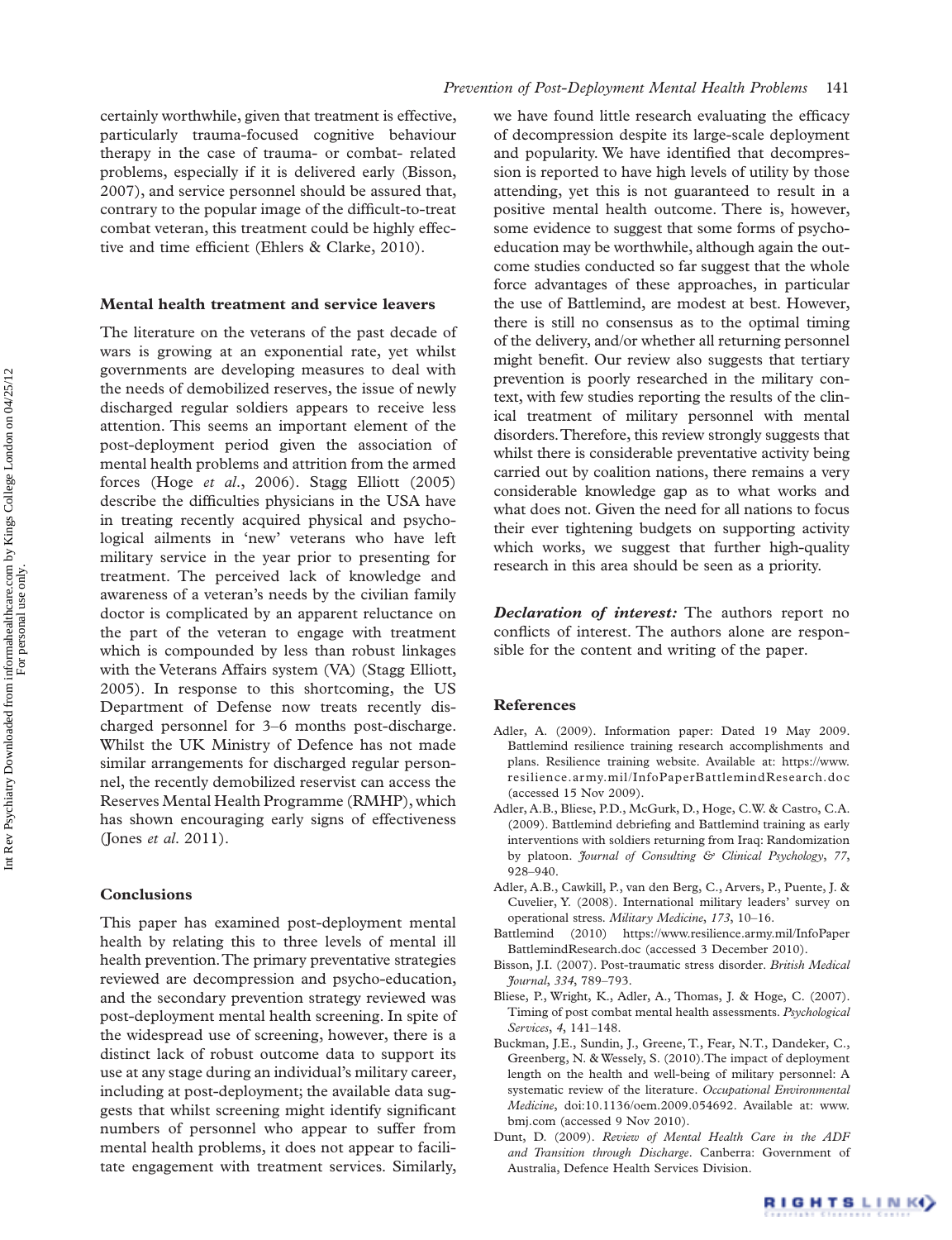- 142 *M. Fertout et al.*
- Ehlers, A. & Clarke, D.M. (2010). Intensive cognitive therapy for PTSD: A feasibility study. *Behavioural and Cognitive Psychotherapy*, *38*, 383 – 398.
- Fear, N.T., Iversen, A., Meltzer, H., Workman, L., Hull, L., Greenberg, N., … Wessely, S. (2007). Patterns of drinking in the UK Armed Forces. *Addiction*, 102, 1749-1759.
- Fear, N.T., Iversen, A.C., Chatterjee, A., Jones, M., Greenberg, N., Hull, L., … Wessely, S. (2008). Risky driving among regular armed forces personnel from the United Kingdom. *American Journal of Preventative Medicine*, *35*, 230 – 236.
- Fear, N.T., Jones, M., Murphy, D., Hull, L., Iversen A.C., Coker, B., … Wessely, S. (2010). What are the consequences of deployment to Iraq and Afghanistan on the mental health of the UK Armed Forces? A cohort study. *Lancet*, 37, 1783-1797.
- Frappell-Cooke, W., Gulina, M., Green, K., Hacker Hughes, J. & Greenberg, N. (2010). Does trauma risk management reduce psychological distress in deployed troops? *Occupational Medicine*, *60(8)*, 645–650.
- French, C., Rona, R.J., Jones, M. & Wessely, S. (2004). Screening for physical and psychological illness in the British armed forces: II: Barriers to screening –Learning from the opinions of service personnel. *Journal of Medical Screening*, 11, 153-157.
- Greden, J., Valenstein, M., Spinner, J., Blow, A., Gorman, L., Dalack, G. … Kees, M. (2010). Buddy-to-Buddy, a citizen soldier peer support program to counteract stigma, PTSD, depression, and suicide. *Annals of the New York Academy of Sciences*, *1208*, 90–97.
- Greenberg, N., Langston, V., Everitt, B., Iversen, A., Fear, N.T., Jones, N., ...Wessely, S. (2010). A cluster randomized controlled trial to determine the efficacy of trauma risk management (TRiM) in a military population. *Journal of Traumatic Stress*, *23*,  $430 - 436$ .
- Hacker Hughes, J., Earnshaw, M., Greenberg, N., Eldridge, R., Fear, N.T., French, C., Deahl, M. & Wessely, S. (2008). The use of psychological decompression in military operational environments. *Military Medicine*, 173, 534-538.
- Hoge, C.W., Castro, C.A., Messer, S.C., McGurk, D., Cotting, D. &Koffman, R.L. (2004). Combat duty in Iraq and Afghanistan, mental health problems, and barriers to care. *New England Journal of Medicine*, *351*, 13 – 22.
- Hoge, C.W., Auchterlonie, C.L. & Milliken, C.S. (2006). Mental health problems, use of mental health services, and attrition from military service after returning from deployment to Iraq or Afghanistan. *Journal of the American Medical Association*, *295*, 1023-1032.
- Hotopf, M., Hull, L., Fear, N.T., Browne, T., Horn, O., Iversen, A., *...*Wessely, S. (2006). The health of UK military personnel who deployed to the 2003 Iraq war: A cohort study. *Lancet*, *367*, 1731 – 1741.
- Iversen, A.C., van Staden, L., Hughes, J.H., Browne, T., Greenberg, N., Hotopf, M., *…* Fear, NT. (2010). Help-seeking and receipt of treatment among UK service personnel. *British Journal of Psychiatry*, *197*, 149 – 155.
- Jones, E. (2006). 'LMF': The use of psychiatric stigma in the Royal Air Force during the Second World War. *Journal of Military History*, 70, 439-458.
- Jones, N., Burdett, H., Wessely, S. and Greenberg, N. (2010). The subjective utility of early psychosocial interventions following combat deployment. *Occupational Medicine*, (London) doi: 10.1093/occmed/kqq182.
- Jones, N., Wink, P., Brown, A.B., Berrecloth, D., Abson, E., Doyle, J., Fear, N.T., Wessely, S., & Greenberg, N. (2011). A follow up study of reserve forces treated through the Reserves Mental Health Programme (RMHP). *Journal of Mental Health*, doi:10.3109/09638237.2010.541299.
- Kilgore, W.D.S., Cotting, D.I., Thomas, J.L., Cox, A.L., McGurk, D., Vo, A.H., … Hoge CW. (2008). Post-combat invincibility:

Violent combat experiences are associated with increased risktaking propensity following deployment. *Journal of Psychiatric Research*, *42*, 1112 – 1121.

- McLay, R.N., Deal, W.E., Murphy, J.A., Center, K.B., Kolkow, T.T. & Grieger, T.A. (2008). On-the-record screenings versus anonymous surveys in reporting PTSD. *American Journal of Psychiatry*, *165*, 775 – 776.
- Milliken, C.S., Auchterlonie, J.L. & Hoge, C.W. (2007) Longitudinal assessment of mental health problems among active and reserve component soldiers returning from the Iraq war. *Journal of the American Medical Association*, *298*, 2141 – 2148.
- Ministry of Defence (2010) *Land Forces Standing Order 3209 (First Revision) Land Forces Post-Operational Stress Management (POSM)*. Upavon, Wilts: Ministry of Defence.
- Mouterde, P. (2010) Soldiers confront the psychological cost of war. *France 24*. Available at: http://www.france24.com (accessed on 26 Nov 10).
- Mulligan, K., Fear, N.T., Jones, N., Alvarez, H., Hull, L., Naumann, U., … Greenberg, N. (2010a). Post-deployment Battlemind training for the UK Armed Forces: A clusterrandomised controlled trial. Submitted for publication.
- Mulligan, K., Fear, N.T., Jones, N., Wessely, S. & Greenberg, N. (2010b). Psycho-educational interventions designed to prevent deployment-related psychological ill health in armed forces personnel: A review. *Psychological Medicine,* doi:10.1017/ S003329171000125X.
- Murrison, A. (2010). *Fighting fit. A mental health plan for servicemen and veterans.* London: HM Government. Available at: http:// www.mod.uk/NR/rdonlyres/DF9DAC72-C196-4967-BBE9- 4D8A6580E7F3/0/20101006\_mental\_health\_Report.pdf
- National Defence and Canadian Forces Ombudsman (2004). *Special Report: From Tents to Sheets: An Analysis of the CF Experience with Third Location decompression after Deployment*. Government of Canada. Available at: http://www.ombudsman.forces. gc.ca/rep-rap/sr-rs/tld-dtl/doc/tld-dtl-eng.pdf (accessed 20 Oct 2010).
- Nevin, R.L. (2009) Low validity of self-report in identifying recent mental health diagnosis among US service members completing Pre-Deployment Health Assessment (PreDHA) and deployed to Afghanistan, 2007: A retrospective cohort study. *BMC Public Health*, *9*, 376.
- Rona, R.J., Hyams, K.C. & Wessely, S. (2005). Screening for psychological illness in military personnel. *Journal of the American Medical Association*, *304*, 2323 – 2430.
- Rona, R.J. (2008). The case for post deployment mental health screening was not made. *American Journal of Public Health*, *98*, 1542 – 1543.
- Seal, K.H., Bertenthal, D., Maguen, S., Gima, K., Chu, A. & Marmar, C.R. (2008). Getting beyond 'Don't ask; don't tell': An evaluation of US Veterans Administration postdeployment mental health screening of veterans returning from Iraq and Afghanistan. *American Journal of Public Health*, *98*, 714 – 720.
- Stagg Elliott, V. (2005). Rucksack of health risks: Military souvenirs no one wants. *American Medical News*. Available at: www. ama-assn.org (accessed November 2010).
- Sundin, J., Jones, N., Greenberg, N., Rona, R.J., Hotopf, M., Wessely, S. & Fear, N.T. (2010). Mental health among commando, airborne and other UK infantry personnel. *Occupational Medicine*, *60*, 552 – 559.
- Thomas, J.L., Wilk, J.E., Riviere, L.A., McGurk, D., Castro, C. & Hoge, C.W. (2010). Prevalence of mental health problems and functional impairment among active component and National Guard soldiers 3 and 12 months following combat in Iraq Archives of General Psychiatry, 67, 614-623.
- US Army Medical Research Unit –Europe (2010). *WRAIR Forward*, *51*. Heidelberg: US Department of Defense.

For personal use only.